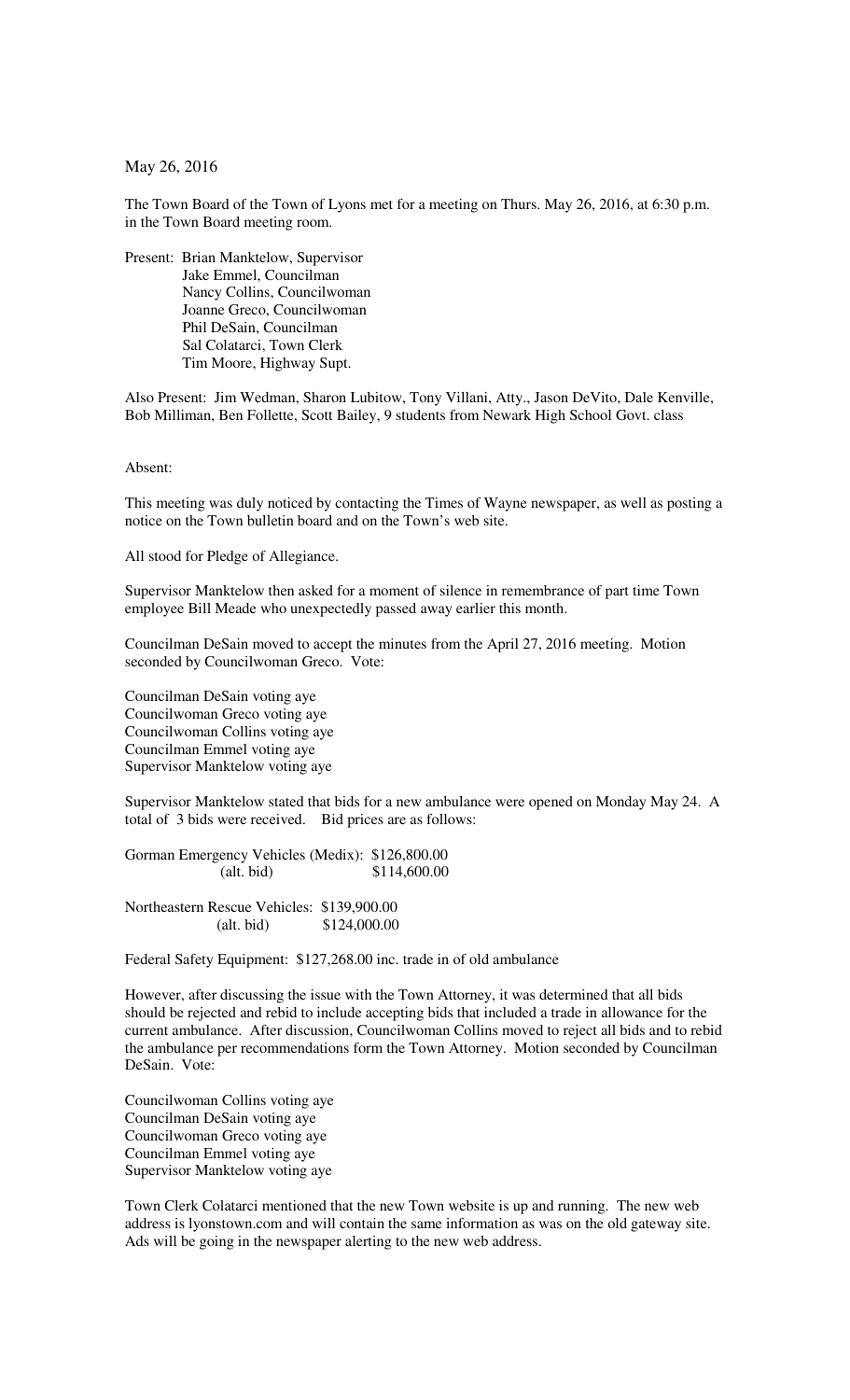Department reports were heard. In her written report, Assessor McQuillen reported that the State may be repealing the recent changes made to the STAR Program. New State legislation had called for new STAR applicants to receive a reimbursement check from the State rather than the exemption being applied directly to the school tax bill. Also, 14 home sales were recorded in Lyons in April.

In his written report, John Wiltsie reported that the department went on a total of 125 calls in April. Also, he would like to hire 3 part time ALS techs for fill in spots due to others leaving for other jobs

The narcotics safes are mounted in the ambulances. He is looking for a key safe for the individual pin code numbers as the keys need to be secured separately. There was no building inspection this past month.

Highway Supt. Tim Moore reported on many of the projects the Highway Dept and Building and Grounds Dept. has been involved with over the past month. He said he is still waiting for the bill of sale and title for the bucket truck, purchased last month from Little Valley.

Mr. Moore presented this year's paperwork (284 form) to spend Town Highway funds totaling approximately \$253,000.00 for projects which include resurfacing Cole Road at the Route 31 intersection to Lyons Marengo Rd., approximately 7 to 8 miles of oil and stone resurfacing, and repair or installation of A.D.A. sidewalk approaches where possible. After discussion, Councilman Emmel moved to grant permission as requested. Motion seconded by Councilman DeSain. Vote:

Councilman Emmel voting aye Councilman DeSain voting aye Councilwoman Greco voting aye Councilwoman Collins voting aye Supervisor Manktelow voting aye

Councilwoman Greco then moved to allow the purchase of multi-function mower, snow blower, brooming machine at a state bid pricing of \$28,066.43 (piggybacking on a Pennsylvania Dept. of Transportation bid price). Motion seconded by Councilman DeSain. Vote:

Councilwoman Greco voting aye Councilman DeSain voting aye Councilwoman Collins voting aye Councilman Emmel voting aye Supervisor Manktelow voting aye

Councilwoman Greco then moved to purchase a International dump truck to replace the old International owned by the former Village and to place the old truck in the Monroe County Municipal auction in June. Cost of the new truck: \$134,137.69 (piggy backing on an Onondaga County bid.) Motion seconded by Councilman Emmel. Vote:

Councilwoman Greco voting aye Councilman Emmel voting aye Councilman DeSain voting aye Councilwoman Collins voting aye Supervisor Manktelow voting aye

Councilwoman Collins then moved to accept payment of General Fund vouchers #231 through #291 totaling \$101,660.87 And Highway fund vouchers #84 through #102 totaling \$21,182.58 Motion seconded by Councilman Emmel. Vote:

Councilwoman Collins voting aye Councilman Emmel voting aye Councilman DeSain voting aye Councilwoman Greco voting aye Supervisor Manktelow voting aye

Councilman Desain then moved to appoint Mr. Brian Ocque as the Town of Lyons Ambulance Narcotics Director effective immediately. Motion seconded by Councilman Emmel. Vote:

Councilman DeSain voting aye Councilman Emmel voting aye Councilwoman Greco voting aye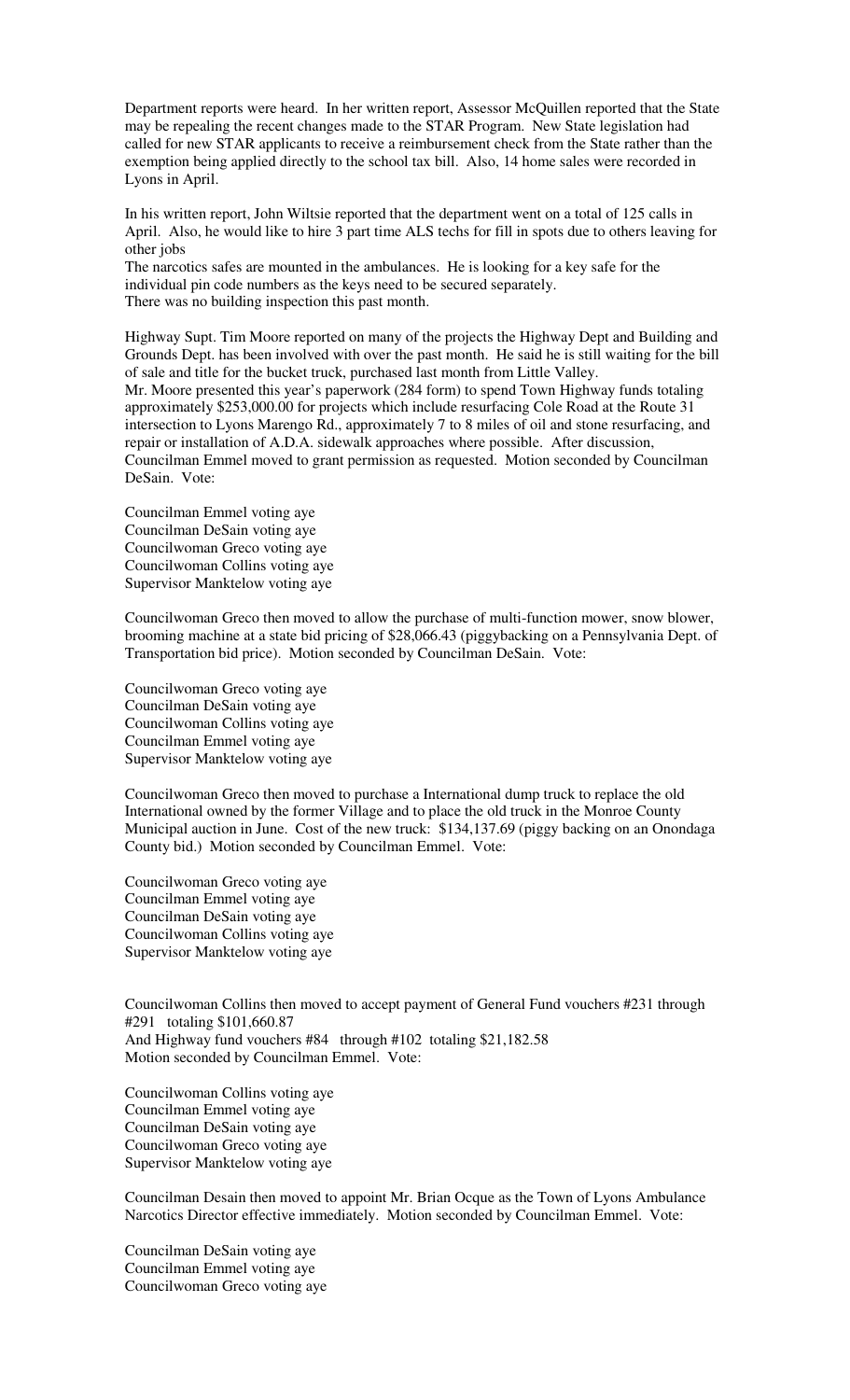Councilwoman Collins Abstaining Supervisor Manktelow voting aye

The Board then discussed a request from the County Historical Society to close Church Street from Broad to Butternut on sat. July 16 from 9 am to 1 pm as the group would like to use the closed street as an open air flea market. In addition, the Historical Society would like Broad Street from water to Queen remain open during the same time period. As people coming to the event will need to park on those streets. It was suggested that the Historical Society check with the Peppermint days Committee to see if the request would cause any confusion for the peppermint days event.

Assuming no conflict, the Town granted approval of the request.

The Board then discussed a request from Everybody Rides Inc. to use the park on Friday may 27 for the Tot Jockey Racing Program, whereby 1 to 5 year old ride small plastic wheeled horses over a 20 foot racing surface. Once again the Town had no problem with the request however, it was suggested that the Town make sure the organization has insurance and the Town is named as additional insured on the organization's insurance policy. Supervisor Manktelow said he would look into the matter.

Councilman DeSain moved to allow the Elks Club to use the Park facilities on June 14 for Flag Day ceremonies. Motion seconded by Councilman Emmel. Vote:

Councilman DeSain voting aye Councilwoman Greco voting aye Councilwoman Collins voting aye Councilman Emmel voting aye Supervisor Manktelow voting aye

Supervisor Manktelow then explained that paperwork now needs to be submitted to apply for the grant money from Rural Development for analysis of Lyons public water. After a discussion, Councilwoman Collins moved that the Supervisor be authorized to execute and submit an application to the U.S. Dept. of Agriculture, Rural Development for grant assistance to undertake an analysis of the public water system with funding under the Pre-Development Planning Grant Program. The Supervisor is authorized and directed to act in connection with the submission of the application to provide additional information as may be required and to receive, use, and disburse grant funding as necessary to implement the project.

Motion seconded by Councilman Emmel. Vote:

Councilwoman Collins voting aye Councilman Emmel voting aye Councilwoman Greco voting aye Councilman DeSain voting aye Supervisor Manktelow voting aye

Councilwoman Greco then moved to allow the Town of Lyons to join "Canal NY:" via membership at a cost of \$100.00. Motion seconded by Councilman Emmel. Vote:

Councilwoman Greco voting aye Councilman Emmel voting aye Councilman DeSain voting aye Councilwoman Collins voting aye Supervisor Manktelow voting aye

Supervisor Manktelow then updated the Board on the Town's health insurance plan. The Town can no longer be a part of the non-Monroe school policy that former Councilman Earl Buchan was able to get us into several years ago. As a result, the Town must find new coverage for Town employees and retirees. He explained the Town has been given 4 options as a replacement plan, which will go into effect July 1, 2016. The Board spent some time reviewing the options and after discussion, determined that the plan most consistent with the current policy would be the Excellus Platinum Plan 2. Supervisor Manktelow said he would move forward with the decision and obtain enrollment papers that employees would have to fill out and return.